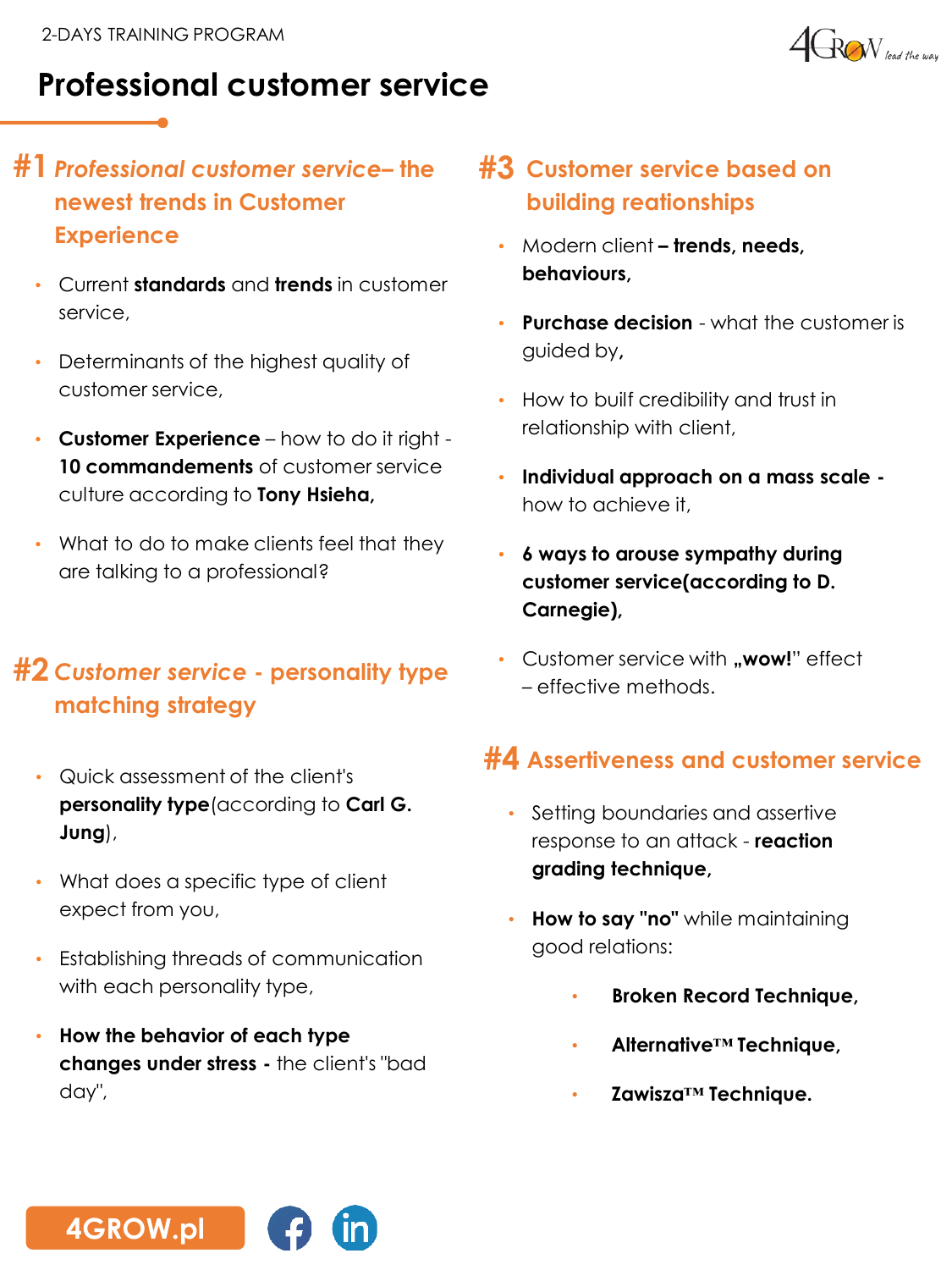

# **Professional customer service**

### **#5***Effective communication* **- how to understand the client and be understood**

- How to prepare for a conversation to make a good impression and encourage cooperation,
- The power of active listening **- how to avoid communication mistakes**:
	- o **how to listen** to catch what is most important and adjust the solution to the client's needs,
	- o questions at various stages of the interview,
	- o effective paraphrase,
	- o **summary of the conversation –** how to make the, last" good impression
- **Hidden Levels of Communication ™**  how to present your own intentions and discover the client's intentions and thanks to that build lasting and satisfying relationships.
- **The power of words** customer service through the prism of neurolinguistics:
	- o how to express concern and care for the client,
	- o how to **build** your own **authority**,
	- o **which words to use** and which are better to avoid,
	- o **positive language** and solution frame,
- **Language of benefits -** how to ethically direct the client towards the optimal solution,
- The secret of **'getting in tune**' with the client over the phone,
- **E-mail customer service**  how to do it professionally?